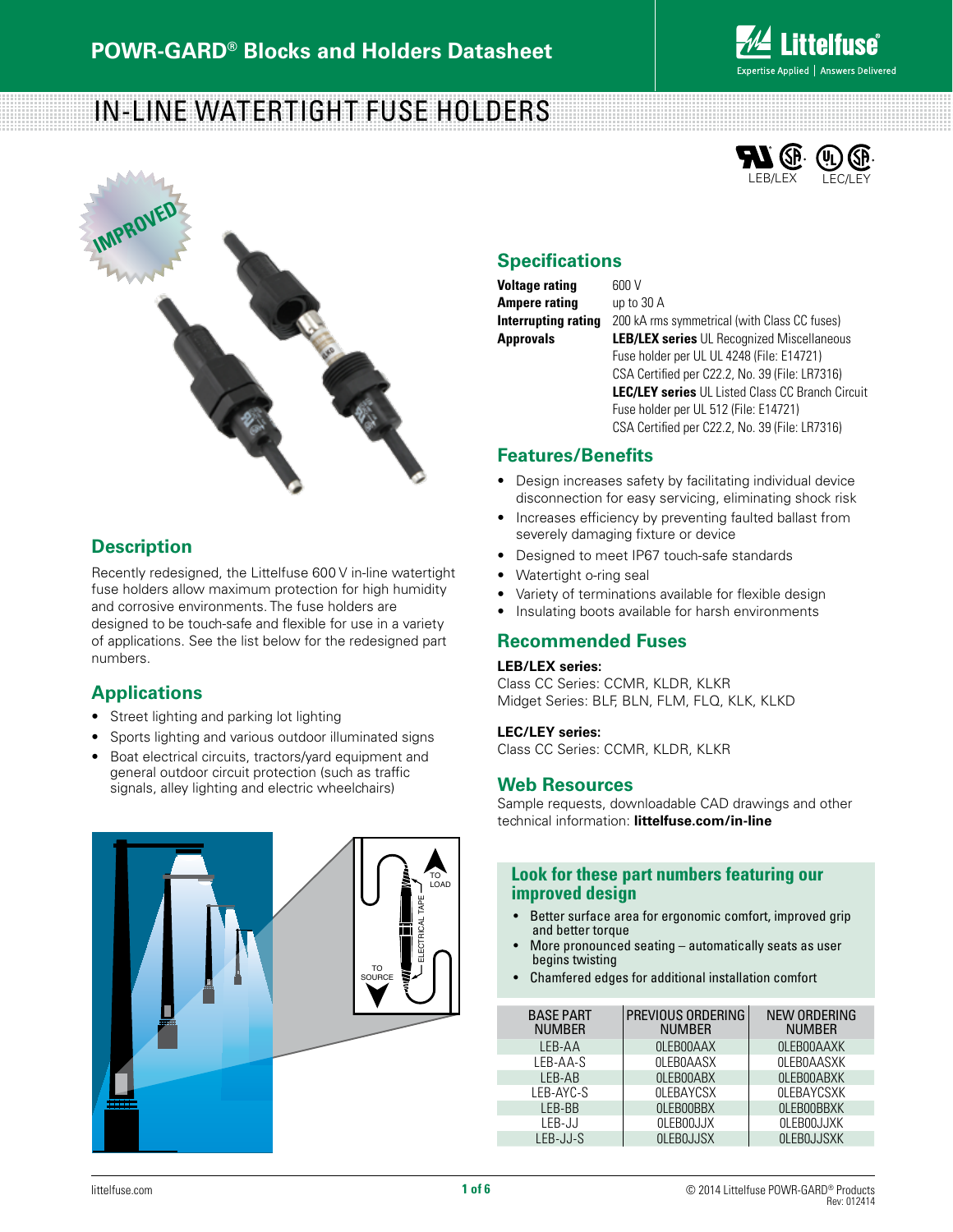

# in-line Watertight Fuse holders

### **Ordering Information**

To order Littelfuse in-line fuse holders by part number, refer to the charts on the next page.



| <b>SERIES</b> | <b>DESCRIPTION</b>                                                       |
|---------------|--------------------------------------------------------------------------|
| I FR          | One-pole in-line fuse holder for Midget and Class CC fuses               |
| IFC.          | One-pole in-line fuse holder for Class CC fuses                          |
| I FT          | One-pole in-line fuse holder with<br>permanently installed solid neutral |
| I FX          | Two-pole in-line fuse holder for Midget and Class CC fuses               |
| I FY          | Two-pole in-line fuse holder for Class CC fuses                          |





### **Insulating Boots**

- Molded from engineering-grade thermoplastics which provide high resistance to corrosive environments
- For watertight protection of non-breakaway Y-pole termination, order one WPB1 and one WPB3 boot

| ORDERING NUMBER | <b>TFRMINAI TYPF</b> |
|-----------------|----------------------|
| WPR1            | A, B, C, D, J        |
| WPR3            |                      |

### **Recommended Crimping Tools**

The following crimping tools or equivalents may be used on either the non-breakaway or breakaway watertight

| <b>TERMINAL SIZE</b> | <b>T&amp;B PART NUMBER</b> | <b>BURNDY PART NUMBER</b> |
|----------------------|----------------------------|---------------------------|
|                      | WT161M                     |                           |
|                      | <b>WT161M</b>              | MR4C                      |
|                      | M5-GREY                    | Hypress Y34A              |
|                      | M5-BROWN                   | Hypress Y34A              |

## **Dimensions Inches**

#### **1-Pole**



#### **1-Pole Breakaway**



**2-Pole**



#### **2-Pole Breakaway**

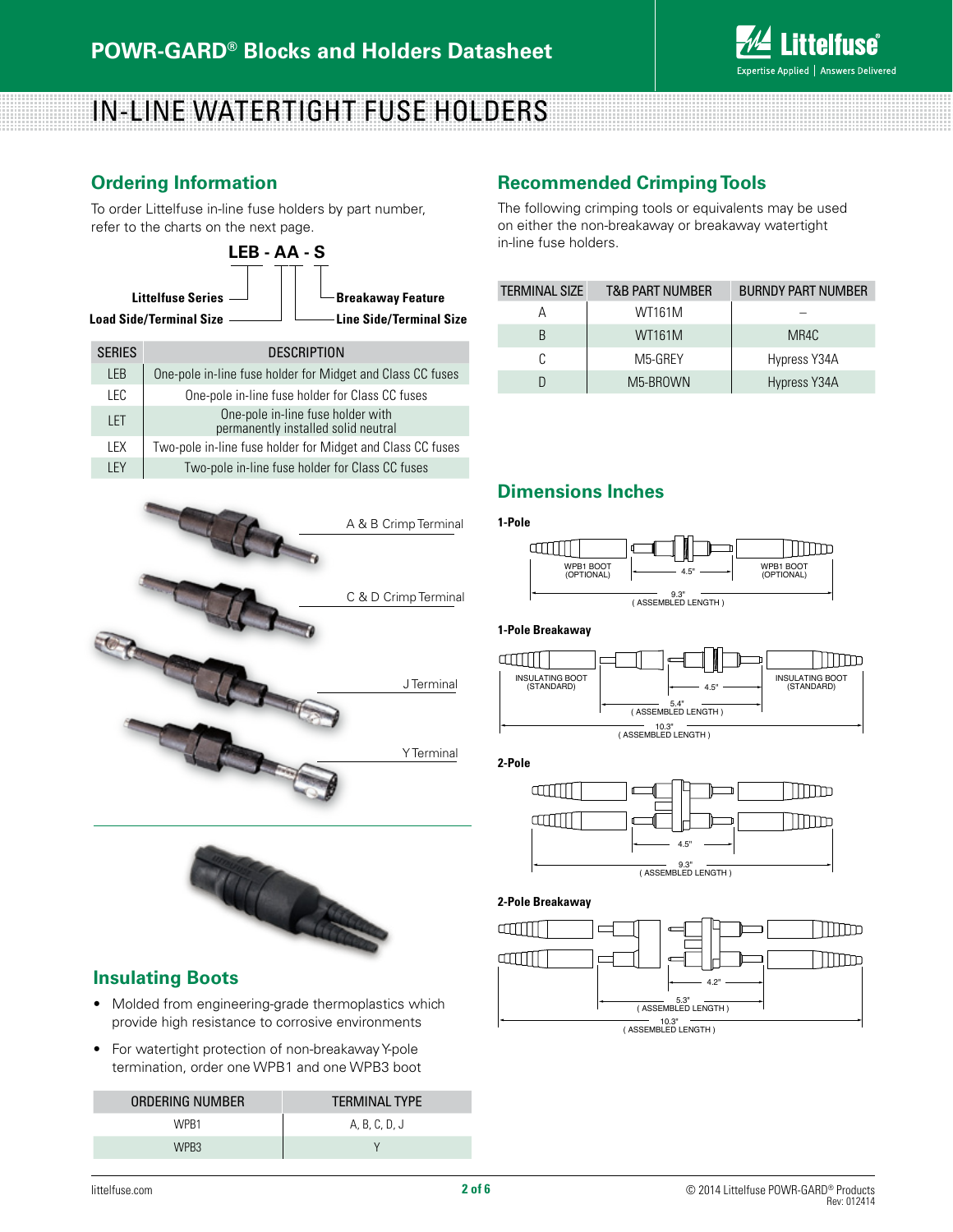

# in-line Watertight Fuse holders

## **Ordering Information (1-Pole LEB/LEC and 2-Pole LEX/LEY for Class CC and Midget Fuses)**

|                                                 | SINGLE POLE                                      |                                                 | <b>DOUBLE POLE</b>                        | <b>LOAD TERMINAL SELECTION</b> |                                              |                                                |                                       |                                     |                                                      | LINE TERMINAL SELECTION    |                                         |                                       |                                     |
|-------------------------------------------------|--------------------------------------------------|-------------------------------------------------|-------------------------------------------|--------------------------------|----------------------------------------------|------------------------------------------------|---------------------------------------|-------------------------------------|------------------------------------------------------|----------------------------|-----------------------------------------|---------------------------------------|-------------------------------------|
| <b>STANDARD</b><br><b>PART</b><br><b>NUMBER</b> | <b>BREAKAWAY</b><br><b>PART</b><br><b>NUMBER</b> | <b>STANDARD</b><br><b>PART</b><br><b>NUMBER</b> | <b>BREAKAWAY</b><br>PART<br><b>NUMBER</b> | <b>TYPE</b>                    | TERMINAL WIRE SIZE WIRES PER<br><b>RANGE</b> | <b>TERMINAL</b>                                | <b>SOLID</b><br><b>WIRE</b>           | <b>WIRE</b>                         | STRANDED TERMINAL WIRE SIZE WIRES PER<br><b>TYPE</b> | RANGE                      | <b>TERMINAL</b>                         | <b>SOLID</b><br><b>WIRE</b>           | <b>STRANDED</b><br><b>WIRE</b>      |
| LEB-AA<br>LEC-AA                                | LEB-AA-S<br>LEC-AA-S                             | LEX-AA<br>LEY-AA                                | LEX-AA-S<br>LEY-AA-S                      | Copper<br>Crimp                | #12 to #8<br>#12                             | 1<br>$\overline{2}$                            | $\bullet$<br>$\bullet$                | ٠<br>$\bullet$                      | Copper<br>Crimp                                      | #12 to #8<br>#12           | 1<br>$\overline{2}$                     | $\bullet$<br>$\bullet$                |                                     |
| LEB-AB<br>LEC-AB                                | LEB-AB-S<br>LEC-AB-S                             | LEX-AB<br>LEY-AB                                | LEX-AB-S<br>LEY-AB-S                      | Copper<br>Crimp                | #12 to #8<br>#12                             | $\mathbf{1}$<br>$\overline{2}$                 | $\bullet$                             | $\bullet$<br>$\bullet$              | Copper<br>Crimp                                      | #10<br>#6<br>#4            | $\overline{2}$<br>$\mathbf{1}$<br>1     | $\bullet$<br>$\bullet$                | $\bullet$<br>$\bullet$<br>$\bullet$ |
| LEB-AC<br>LEC-AC                                | $\overline{\phantom{0}}$                         | LEX-AC<br>LEY-AC                                |                                           | Copper<br>Crimp                | #12 to #8<br>#12                             | 1<br>$\overline{2}$                            | ٠<br>٠                                | ٠<br>$\bullet$                      | Copper<br>Crimp                                      | #8<br>#4                   | $\overline{c}$<br>1                     | $\bullet$                             | ٠<br>٠                              |
| LEB-AD<br>LEC-AD                                | $\overline{\phantom{0}}$                         | LEX-AD<br>LEY-AD                                | $\overline{\phantom{0}}$                  | Copper<br>Crimp                | #12 to #8<br>#12                             | $\mathbf{1}$<br>$\overline{2}$                 | $\bullet$<br>$\bullet$                | $\bullet$<br>$\bullet$              | Copper<br>Crimp                                      | #6<br>#2                   | $\overline{c}$<br>$\mathbf{1}$          | $\bullet$                             | $\bullet$<br>$\bullet$              |
| LEB-AJ<br>LEC-AJ                                | LEB-AJ-S<br>LEC-AJ-S                             |                                                 |                                           | Copper<br>Crimp                | #12 to #8<br>#12                             | 1<br>$\overline{2}$                            | $\bullet$<br>$\bullet$                | $\bullet$<br>$\bullet$              | Copper<br>Set-Screw                                  | #12 to #8<br>$#10$ to $#2$ | 1<br>1                                  | $\bullet$                             | $\bullet$                           |
| LEB-AYC<br>LEC-AYC                              | LEB-AYC-S<br>LEC-AYC-S                           | LEX-AYC<br>LEY-AYC                              | LEX-AYC-S<br>LEY-AYC-S                    | Copper<br>Crimp                | #12 to #8<br>#12                             | $\mathbf{1}$<br>$\overline{2}$                 | $\bullet$<br>$\bullet$                | $\bullet$<br>$\bullet$              | "Y" Type<br>Copper<br>Set-Screw                      | #12 to #8<br>#10 to #2     | 1<br>1                                  | $\bullet$                             | $\bullet$                           |
| LEB-BA<br>LEC-BA                                | LEB-BA-S<br>LEC-BA-S                             | LEX-BA<br>LEY-BA                                | LEX-BA-S<br>LEY-BA-S                      | Copper<br>Crimp                | #10<br>#6<br>#4                              | $\overline{2}$<br>1<br>1                       | ٠<br>$\bullet$                        | ٠<br>$\bullet$<br>$\bullet$         | Copper<br>Crimp                                      | #12 to #8<br>#12           | 1<br>2                                  | $\bullet$<br>٠                        | $\bullet$                           |
| LEB-BB<br>LEC-BB                                | LEB-BB-S<br>LEC-BB-S                             | LEX-BB<br>LEY-BB                                | LEX-BB-S<br>LEY-BB-S                      | Copper<br>Crimp                | #10<br>#6<br>#4                              | $\overline{2}$<br>$\mathbf{1}$                 | $\bullet$<br>$\bullet$                | $\bullet$<br>$\bullet$<br>$\bullet$ | Copper<br>Crimp                                      | #10<br>#6<br>#4            | $\overline{2}$<br>$\mathbf{1}$<br>1     | $\bullet$<br>$\bullet$                | $\bullet$                           |
| LEB-BC<br>LEC-BC                                | $\qquad \qquad$                                  | LEX-BC<br>LEY-BC                                | $\overline{\phantom{0}}$                  | Copper<br>Crimp                | #10<br>#6<br>#4                              | $\overline{2}$<br>$\mathbf{1}$                 | ٠<br>$\bullet$                        | ٠<br>$\bullet$<br>$\bullet$         | Copper<br>Crimp                                      | #8<br>#4                   | $\overline{2}$<br>1                     | $\bullet$                             |                                     |
| LEB-BD<br>LEC-BD                                | $\overline{\phantom{0}}$                         | LEX-BD<br>LEY-BD                                |                                           | Copper<br>Crimp                | #10<br>#6<br>#4                              | $\overline{2}$<br>1<br>$\mathbf{1}$            | $\bullet$<br>$\bullet$                | $\bullet$<br>$\bullet$<br>$\bullet$ | Copper<br>Crimp                                      | #6<br>#2                   | $\frac{2}{1}$                           | $\bullet$                             | $\bullet$<br>$\bullet$              |
| LEB-BJ<br>LEC-BJ                                | LEB-BJ-S<br>LEC-BJ-S                             |                                                 |                                           | Copper<br>Crimp                | #10<br>#6<br>#4                              | 2<br>1                                         | $\bullet$<br>$\bullet$                | ٠<br>$\bullet$<br>$\bullet$         | Copper<br>Set-Screw                                  | #12 to #8<br>$#10 - #2$    | 1<br>1                                  | ٠                                     | $\bullet$                           |
| LEB-BYC<br>LEC-BYC                              | LEB-BYC-S<br>LEC-BYC-S                           | LEX-BYC<br>LEY-BYC                              | LEX-BYC-S<br>LEY-BYC-S                    | Copper<br>Crimp                | #10<br>#6<br>#4                              | $\overline{2}$<br>$\mathbf{1}$<br>$\mathbf{1}$ | $\bullet$<br>$\bullet$                | $\bullet$<br>$\bullet$<br>$\bullet$ | "Y" Type<br>Copper<br>Set-Screw                      | #12 to #8<br>$#10 - #2$    | 1<br>$\mathbf{1}$                       | $\bullet$                             | $\bullet$                           |
| LEB-CA<br>LEC-CA                                | $\overline{\phantom{0}}$                         | LEX-CA<br>LEY-CA                                | $\overline{\phantom{0}}$                  | Copper<br>Crimp                | #8<br>#4                                     | $\overline{2}$<br>1                            | $\bullet$                             | $\bullet$<br>$\bullet$              | Copper<br>Crimp                                      | #12 to #8<br>#12           | 1<br>$\overline{2}$                     | $\bullet$<br>$\bullet$                | $\bullet$                           |
| LEB-CB<br>LEC-CB                                | $\equiv$                                         | LEX-CB<br>LEY-CB                                |                                           | Copper<br>Crimp                | $\#8$<br>#4                                  | $\mathbf{2}$<br>$\mathbf{1}$                   | $\bullet$                             | $\bullet$<br>$\bullet$              | Copper<br>Crimp                                      | #10<br>#6<br>#4            | 2<br>$\mathbf{1}$                       | $\bullet$<br>$\bullet$                | $\bullet$<br>$\bullet$              |
| LEB-CC<br>LEC-CC                                | $\overline{\phantom{0}}$                         | LEX-CC<br>LEY-CC                                | $\overline{\phantom{0}}$                  | Copper<br>Crimp                | #8<br>#4                                     | $\overline{c}$<br>$\mathbf{1}$                 | ٠                                     | ٠<br>$\bullet$                      | Copper<br>Crimp                                      | #8<br>#4                   | 2<br>1                                  | $\bullet$                             | $\bullet$                           |
| LEB-CD<br>LEC-CD                                |                                                  | LEX-CD<br>LEY-CD                                | $\overline{\phantom{0}}$                  | Copper<br>Crimp                | #8<br>#4                                     | $\overline{2}$<br>$\mathbf{1}$                 | $\bullet$                             | $\bullet$<br>$\bullet$              | Copper<br>Crimp                                      | #6<br>#2                   | $\overline{\mathbf{c}}$<br>$\mathbf{1}$ | $\bullet$                             | $\bullet$<br>$\bullet$              |
| LEB-CJ<br>LEC-CJ                                | $\overline{\phantom{0}}$                         | LEX-CJ<br>LEY-CJ                                | $\overline{\phantom{0}}$                  | Copper<br>Crimp                | #8<br>#4                                     | $\sqrt{2}$<br>$\mathbf{1}$                     | $\bullet$                             | $\bullet$<br>$\bullet$              | Copper<br>Set-Screw                                  | #12 to #8<br>$#10 - #2$    | 1<br>1                                  | $\bullet$                             | $\bullet$                           |
| LEB-CYC<br>LEC-CYC                              |                                                  | LEX-CYC<br>LEY-CYC                              |                                           | Copper<br>Crimp                | #8<br>#4                                     | $\overline{2}$<br>$\mathbf{1}$                 | $\bullet$                             | $\bullet$<br>$\bullet$              | "Y" Type<br>Copper<br>Set-Screw                      | #12 to #8<br>#10 to #2     | 1<br>$\mathbf{1}$                       | $\bullet$                             | $\bullet$                           |
| LEB-DA<br>LEC-DA                                |                                                  | LEX-DA<br>LEY-DA                                |                                           | Copper<br>Crimp                | #6<br>#2                                     | $\overline{c}$<br>1                            |                                       | ٠                                   | Copper<br>Crimp                                      | #12 to #8<br>#12           | $\overline{2}$                          | ٠                                     |                                     |
| LEB-DB<br>LEC-DB                                | $\qquad \qquad -$                                | LEX-DB<br>LEY-DB                                |                                           | Copper<br>Crimp                | #6<br>#2                                     | $\overline{2}$<br>$\mathbf{1}$                 | $\bullet$                             | $\bullet$<br>$\bullet$              | Copper<br>Crimp                                      | #10<br>#6<br>#4            | $\overline{2}$<br>$\mathbf{1}$<br>1     | $\bullet$<br>$\bullet$                | $\bullet$<br>$\bullet$              |
| LEB-DC<br>LEC-DC                                | —<br>$\overline{\phantom{0}}$                    | LEX-DC<br>LEY-DC                                | $\overline{\phantom{0}}$                  | Copper<br>Crimp                | #6<br>#2                                     | $\overline{2}$<br>$\mathbf{1}$                 | $\bullet$<br>$\overline{\phantom{0}}$ | $\bullet$<br>$\bullet$              | Copper<br>Crimp                                      | #8<br>#4                   | $\overline{2}$<br>1                     | $\bullet$                             | ٠<br>$\bullet$                      |
| LEB-DD<br>LEC-DD                                | $\equiv$                                         | LEX-DD<br>LEY-DD                                | $\equiv$                                  | Copper<br>Crimp                | $\#6$<br>#2                                  | $\mathbf{2}$<br>$\mathbf{1}$                   | $\bullet$                             | $\bullet$<br>$\bullet$              | Copper<br>Crimp                                      | #6<br>#2                   | $\mathbf{2}$<br>$\mathbf{1}$            | $\bullet$                             | $\bullet$<br>$\bullet$              |
| LEB-DJ<br>LEC-DJ                                | $\overline{\phantom{0}}$                         | LEX-DJ<br>LEY-DJ                                |                                           | Copper<br>Crimp                | #6<br>#2                                     | 2<br>1                                         | $\bullet$<br>$\overline{\phantom{0}}$ | ٠<br>$\bullet$                      | Copper<br>Set-Screw                                  | #12 to #8<br>$#10 - #8$    | 2<br>$\mathbf{1}$                       | $\bullet$<br>$\overline{\phantom{a}}$ | $\bullet$<br>$\bullet$              |
| LEB-DYC<br>LEC-DYC                              |                                                  | LEX-DYC<br>LEY-DYC                              | $\equiv$                                  | Copper<br>Crimp                | #6<br>#2                                     | 2<br>$\mathbf{1}$                              | $\bullet$                             | $\bullet$<br>$\bullet$              | "Y" Type<br>Copper<br>Set-Screw                      | #12 to #8<br>#10 to #8     | 1<br>$\mathbf{1}$                       | $\bullet$                             | $\bullet$                           |
| LEB-JJ<br>LEC-JJ                                | LEB-JJ-S<br>LEC-JJ-S                             | LEX-JJ<br>LEY-JJ                                | LEX-JJ-S<br>LEY-JJ-S                      | Copper<br>Set-Screw            | #12 to #8<br>#10 to #2                       | $\mathbf{1}$<br>1                              | ٠<br>$\bullet$                        | $\bullet$                           | Copper<br>Set-Screw                                  | #12 to #8<br>#10 to #2     | 1<br>1                                  | $\bullet$                             | $\bullet$                           |
| LEB-JYC<br>LEC-JYC                              | LEB-JYC-S<br>LEC-JYC-S                           |                                                 |                                           | Copper<br>Set-Screw            | #12 to #8<br>#10 to #2                       | $\mathbf{1}$<br>$\mathbf{1}$                   | $\bullet$                             | $\bullet$                           | "Y" Type<br>Copper<br>Set-Screw                      | #12 to #8<br>#10 to #2     | 1<br>$\mathbf{1}$                       | $\bullet$                             | $\bullet$                           |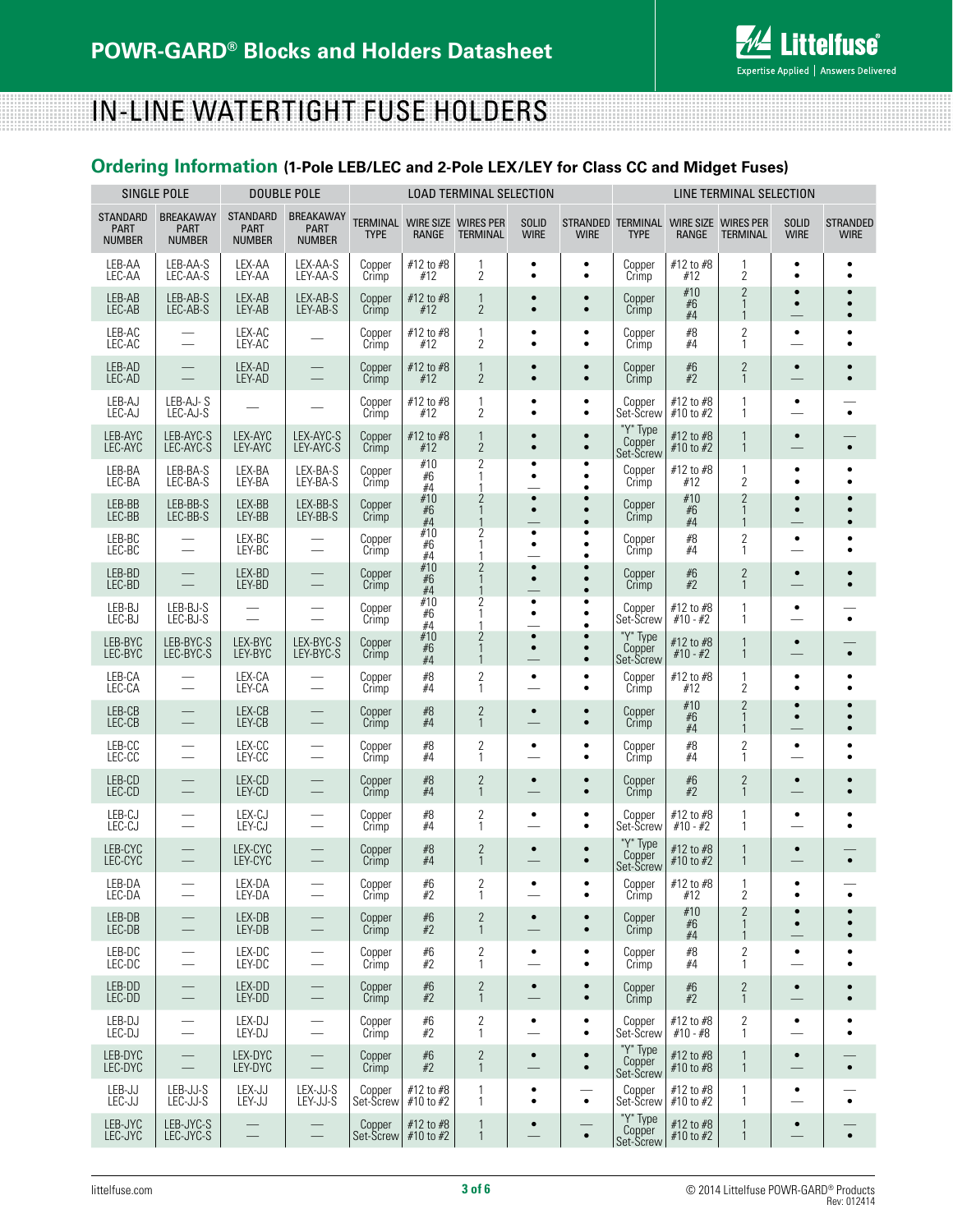

# in-line Watertight Fuse holders

## **Ordering Information (Solid Neutral LET Fuse Holders)**

|                              |                                                    |                            | LOAD TERMINAL SELECTION        |                                  |                                                  |                             |                                     | LINE TERMINAL SELECTION         |                                  |                                                |                             |                                |
|------------------------------|----------------------------------------------------|----------------------------|--------------------------------|----------------------------------|--------------------------------------------------|-----------------------------|-------------------------------------|---------------------------------|----------------------------------|------------------------------------------------|-----------------------------|--------------------------------|
| <b>PART</b><br><b>NUMBER</b> | STANDARD BREAKAWAY<br><b>PART</b><br><b>NUMBER</b> | <b>FUSE</b><br><b>TYPE</b> | <b>TERMINAL</b><br><b>TYPE</b> | <b>WIRE SIZE</b><br><b>RANGE</b> | <b>WIRES PER</b><br><b>TERMINAL</b>              | <b>SOLID</b><br><b>WIRE</b> | <b>STRANDED</b><br><b>WIRE</b>      | <b>TERMINAL</b><br><b>TYPE</b>  | <b>WIRE SIZE</b><br><b>RANGE</b> | <b>WIRES PER</b><br><b>TERMINAL</b>            | <b>SOLID</b><br><b>WIRE</b> | <b>STRANDED</b><br><b>WIRE</b> |
| LET-AA                       | LET-AA-S                                           | Solid<br>Neutral           | Copper<br>Crimp                | #12 to #8<br>#12                 | 1<br>$\overline{2}$                              | ٠<br>٠                      | $\bullet$<br>$\bullet$              | Copper<br>Crimp                 | #12 to #8<br>#12                 | 1<br>$\overline{2}$                            | $\bullet$<br>$\bullet$      |                                |
| LET-AB                       | LET-AB-S                                           | Solid<br>Neutral           | Copper<br>Crimp                | #12 to #8<br>#12                 | $\mathbf{1}$<br>$\overline{2}$                   | $\bullet$<br>$\bullet$      | $\bullet$<br>$\bullet$              | Copper<br>Crimp                 | #10<br>#6<br>#4                  | $\overline{2}$<br>$\mathbf{1}$<br>$\mathbf{1}$ | $\bullet$                   |                                |
| LET-AYC                      | LET-AYC-S                                          | Solid<br>Neutral           | Copper<br>Crimp                | #12 to #8<br>#12                 | 1<br>$\overline{2}$                              | $\bullet$<br>$\bullet$      | ٠<br>$\bullet$                      | "Y" Type<br>Copper<br>Set-Screw | #12 to #8<br>#10 to #2           | 1<br>1                                         | $\bullet$                   |                                |
| LET-BA                       | LET-BA-S                                           | Solid<br>Neutral           | Copper<br>Crimp                | #10<br>#6<br>#4                  | $\overline{2}$<br>$\overline{1}$<br>$\mathbf{1}$ | $\bullet$<br>$\bullet$      | $\bullet$                           | Copper<br>Crimp                 | #12 to #8<br>#12                 | $\mathbf{1}$<br>$\overline{2}$                 | $\bullet$<br>$\bullet$      |                                |
| LET-BB                       | LET-BB-S                                           | Solid<br>Neutral           | Copper<br>Crimp                | #10<br>#6<br>#4                  | $\overline{c}$<br>$\mathbf{1}$<br>1              | $\bullet$<br>$\bullet$      | ٠<br>$\bullet$                      | Copper<br>Crimp                 | #10<br>#6<br>#4                  | $\overline{2}$<br>1<br>$\mathbf{1}$            | $\bullet$<br>$\bullet$      |                                |
| LET-BYC                      | LET-BYC-S                                          | Solid<br>Neutral           | Copper<br>Crimp                | #10<br>#6<br>#4                  | $\overline{2}$<br>$\mathbf{1}$<br>$\mathbf{1}$   | $\bullet$<br>$\bullet$      | $\bullet$<br>$\bullet$<br>$\bullet$ | "Y" Type<br>Copper<br>Set-Screw | #12 to #8<br>#10 to #2           | $\mathbf{1}$<br>$\mathbf{1}$                   | $\bullet$                   |                                |
| LET-JJ                       | LET-JJ-S                                           | Solid<br>Neutral           | Copper<br>Set-Screw            | #12 to #8<br>#10 to #2           | 1<br>$\mathbf{1}$                                | ٠                           | $\bullet$                           | Copper<br>Set-Screw             | #12 to #8<br>#10 to #2           | 1<br>$\mathbf{1}$                              | $\bullet$                   |                                |
| LET-JYC                      | LET-JYC-S                                          | Solid<br>Neutral           | Copper<br>Set-Screw            | #12 to #8<br>#10 to #2           | $\mathbf{1}$<br>$\mathbf{1}$                     | $\bullet$                   |                                     | "Y" Type<br>Copper<br>Set-Screw | #12 to #8<br>#10 to #2           | $\mathbf{1}$<br>$\mathbf{1}$                   |                             |                                |

## **Ordering Information (Terminals)**

| <b>TERMINAL DESIGNATION</b> | TERMINAL DESCRIPTION       | <b>WIRES PER TERMINAL</b> | <b>WIRE RANGE</b> | <b>SOLID WIRE</b> | <b>STRANDED WIRE</b> |
|-----------------------------|----------------------------|---------------------------|-------------------|-------------------|----------------------|
|                             | Copper Crimp               |                           | $#12 - #8$        |                   |                      |
| Α                           |                            |                           | #12               |                   |                      |
|                             |                            |                           | #10               |                   |                      |
| B                           | Copper Crimp               |                           | #6                |                   |                      |
|                             |                            |                           |                   |                   |                      |
|                             | Copper Crimp               | #8                        |                   |                   |                      |
|                             |                            |                           | #4                |                   |                      |
| D                           | Copper Crimp               |                           | #6                |                   |                      |
|                             |                            |                           | #2                |                   |                      |
|                             | Copper Set-Screw           |                           | $#12 - #8$        |                   |                      |
|                             |                            |                           | $#10 - #2$        |                   |                      |
| Y (2 terminals)             | "Y" Style Copper Set-Screw |                           | #12-#8            |                   |                      |
|                             |                            |                           | $#10 - #2$        |                   |                      |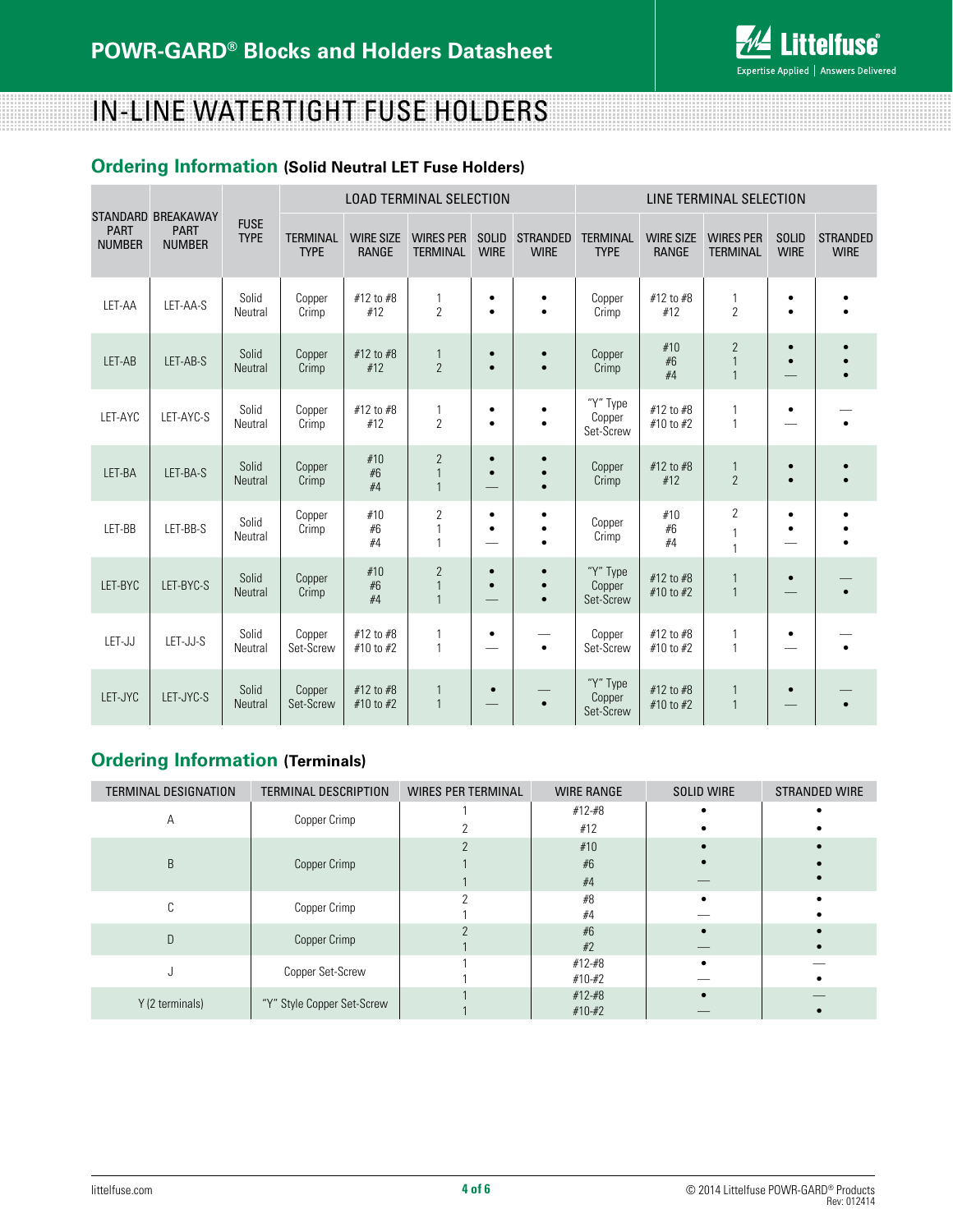

# In-Line Watertight Fuse holders

Two-Pole Breakaway Holder





### **Description**

Littelfuse LEXT-YY-S and LEX-YYC-S series breakaway fuse holders meet state and federal highway commission safety standards requiring fuse holders to readily disconnect from power in case of a pole knockdown.

The breakaway feature consists of a receptacle permanently attached to the power line and a fuse holder with matching terminals. If a knockdown occurs, the parts separate, leaving the energized conductor recessed and unexposed.

### **Features/Benefits**

- LEXT-YY version has a permanently installed "neutral" slug to prevent the neutral from accidentally being fused
- • LEX-YYC version allows for fusing of line-to-line loads or other applications requiring two fuses to disconnect under strain
- Fiberglass polymer body resists damage from impact
- Four "Y" type set-screw terminals accommodate a wide range of solid and stranded Cu or Al conductors
- • O-ring and terminal boots form watertight seal, preventing leakage

### **Specifications**

**Voltage Rating 600 VAC/VDC Ampere Rating 30 A Interrupting Rating 200 kA with Class CC Fuses Wire Size** 1 solid #12 to #8 or

**Part numbers** LEXT-YY-S (Solid neutral) LEX-YYC-S **Y Terminals Tin Plated Copper w/ set screws** 1 stranded #10 to #2 **Approvals** UL Recognized (File: E14721) CSA Certified (File: LR7316)

### **Applications**

- Street lighting
- **Marinas**
- Travel trailer parks
- Physically strained fuse holders applications

### **Web Resources**

Additional technical information: **littelfuse.com/In-Line**

# **Ordering Information**

|                |                                  |                            |                         |                           | LOAD TERMINAL SELECTION |                             | LINE TERMINAL SELECTION    |                                 |                           |                                     |                             |                  |
|----------------|----------------------------------|----------------------------|-------------------------|---------------------------|-------------------------|-----------------------------|----------------------------|---------------------------------|---------------------------|-------------------------------------|-----------------------------|------------------|
|                | <b>ORDERING</b><br><b>NUMBER</b> | <b>FUSE</b><br><b>TYPE</b> | TERMINAL<br><b>TYPE</b> | <b>WIRE SIZE</b><br>RANGE | WIRES PER<br>TERMINAL   | <b>SOLID</b><br><b>WIRE</b> | ARD<br>ANDAI<br>WIRE<br>55 | <b>TERMINAL</b><br><b>TYPE</b>  | <b>WIRE SIZE</b><br>RANGE | <b>WIRES PER</b><br><b>TERMINAL</b> | <b>SOLID</b><br><b>WIRE</b> | STANDARD<br>WIRE |
| <b>LEXTYYS</b> | <b>LEXTOYYSX</b>                 | Midget<br>Class CC         | ''V''<br>type<br>Copper | #12 to #8                 |                         | ٠                           | __                         | " <sup>v</sup> " type<br>Copper | #12 to #8                 |                                     |                             |                  |
|                |                                  |                            | Set-Screw               | #10 to #2                 |                         | __                          | ٠                          | Set-Screw                       | #10 to #2                 |                                     | $\overline{\phantom{a}}$    | ٠                |
| <b>LEXYYCS</b> | <b>OLEXYYCSX</b>                 | Midget                     | "V" type<br>Copper      | $#12$ to $#8$             |                         | $\bullet$                   | _                          | ''V''<br>type<br>Copper         | $#12$ to $#8$             |                                     |                             |                  |
|                |                                  | Class CC                   | Set-Screw               | $#10$ to $#2$             |                         | __                          |                            | Set-Screw                       | $\#10$ to $\#2$           |                                     | $\overline{\phantom{a}}$    | $\epsilon$       |